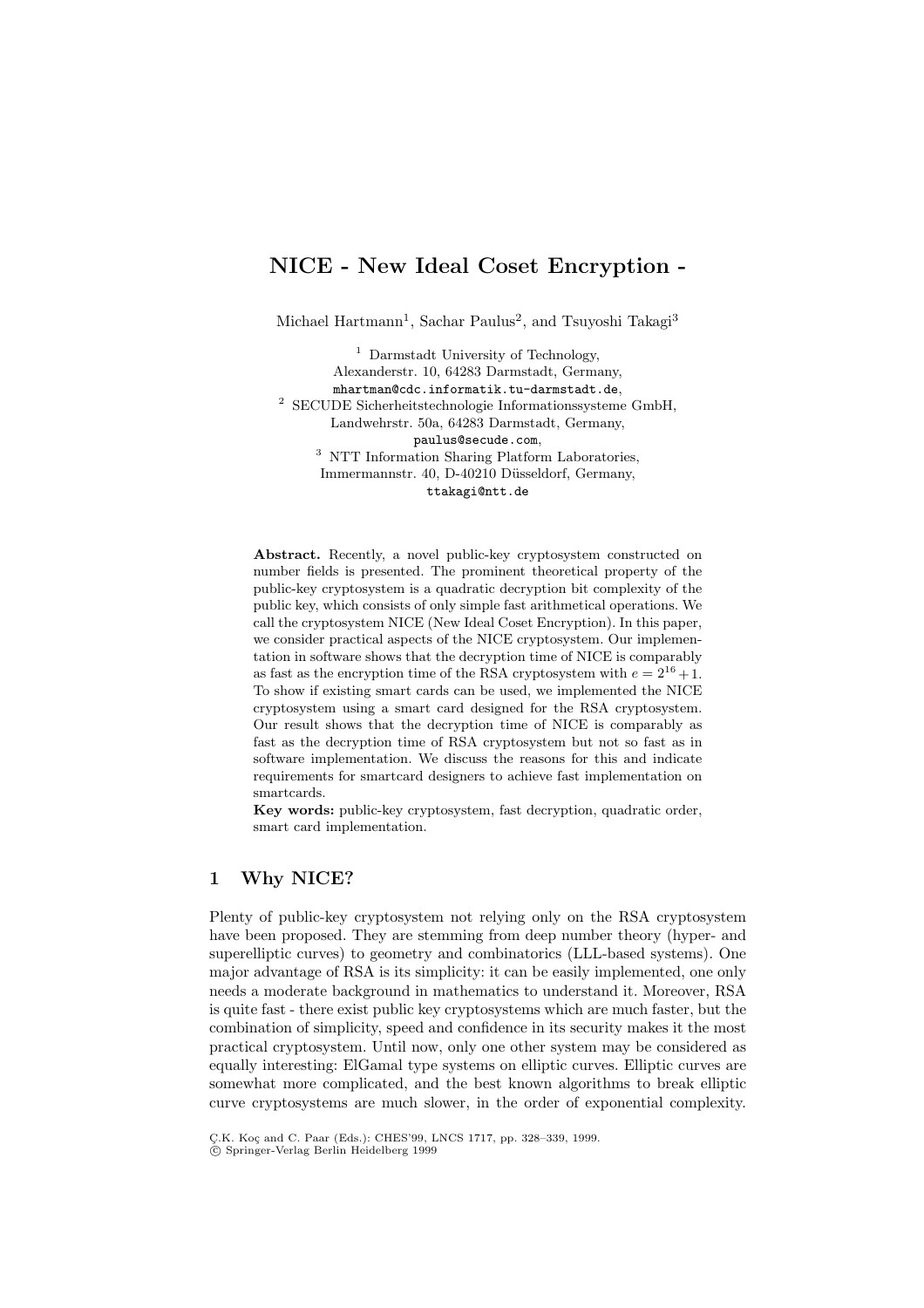So, both speed and security are worth being paid by the higher mathematical complexity.

But: both systems have one drawback in common: the decryption/signing time is of cubic complexity in the bit length of the public key for both systems because these steps consist of modular multiplication(s). This becomes even more important when thinking of smart cards. The smart card is considered to be the personal security computing device of tomorrow. It contains all personal secret information, especially the private keys for public key systems like decryption and signing. The complexity of PC operating systems is too high to be reliably secure; every relevant security operation should be effected by the smart card. Non-relevant operations like public key encryption and signature verification could be done by the PC. Operations which cannot be transferred to the PC at all due to security reasons are decryption and signing. Considering RSA, the task which has to be effected by a low power computing device is precisely the most complex task. Moreover, we can expect that the key length of the public key will increase with the progress of hardware technology. In addition, there are no guarantees that new sub-exponential attacks for the basic number theoretic problem will not be suddenly proposed. Therefore it would be better to have a more efficient public key cryptosystem.

As an alternative, we might use a new public-key cryptosystem constructed over number fields [18]. The cryptosystem has a theoretically fast decryption process such as a quadratic decryption complexity of bit-length of a public-key, which consists of only simple fast arithmetical operations. So even if the key length gets bigger in the future, there will be no great increase of the computational complexity. This becomes even more important when thinking of smart cards. In this paper, we call the new cryptosystem NICE, (New Ideal Coset Encryption). We focus on the practical aspects of NICE cryptosystem. We implement the NICE cryptosystem over different architectures, namely software on a standard PC and on a smartcard designed for the RSA cryptosystem. Our implementation in software shows NICE is as fast as the encryption time of the RSA cryptosystem with  $e = 2^{16} + 1$ . Implementation on a smartcard designed for the RSA cryptosystem is comparably as fast as the decryption time of the RSA cryptosystem but not so fast as in software implementation. We discuss the reasons for this and indicate requirements to achieve fast implementation on smartcards.

This paper is organized as follows: In section 2, we give several applications based on NICE cryptosystem. In section 3, we explain the details of the algorithms of the NICE cryptosystem. In section 4, we show timings of the implementation in software. In section 5, we discuss a smart card implementation and its problems.

# **2 Applications**

In section 3, we will present NICE in the formulation of an encryption scheme. An immediate application is therefore session key distribution from a powerful server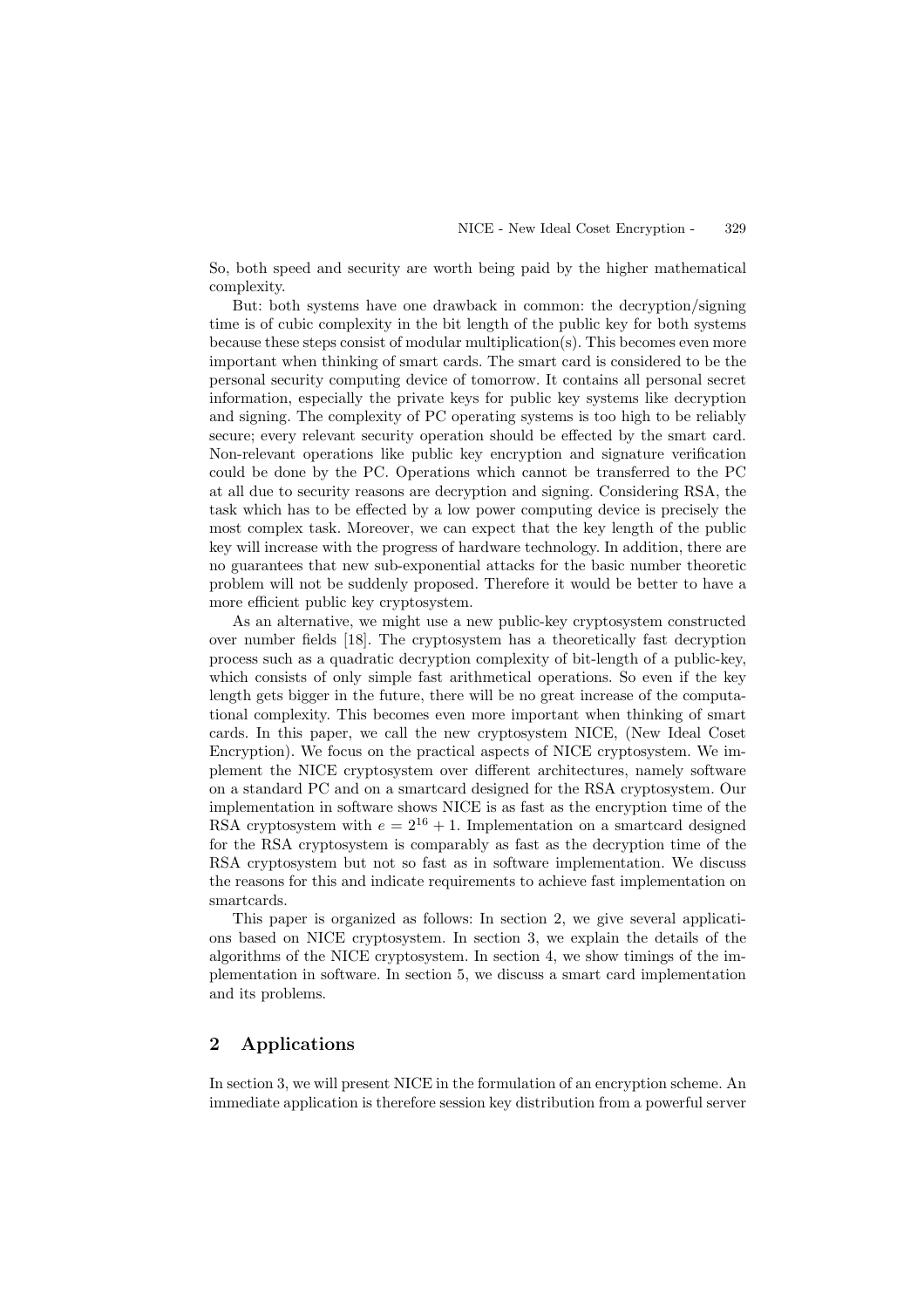to a device which has a limited computing power or where time is important. An example for such a device is e.g. a mobile phone.

Another application of NICE is the use as an authentication scheme. The usual protocols (2-way and 3-way) can be adapted to use NICE as encryption component. Of course, it could be combined with RSA, where the modulus is the absolute value of the discriminant of the non-maximal order, i.e.  $\Delta_q$ . In that case, the 3-way protocol can be realized in such a way that the client  $(=$  the low computing power device) only effects the fast components of both algorithms.

As a last application, we propose an undeniable signature scheme. NICE itself cannot be used as a classical signature scheme; undeniable signature schemes have their own use e.g. in online transactions. A signature of this kind cannot be verified without the interaction of the signer. The standard example for its application is its use by a software development company: the distributed software is signed by means of an undeniable signature of the company to allow legal users to ensure themselves that they use unmodified software. Since interaction with the seller is needed to check the signature, illegal users either cannot check and risk to use some virus-infected software or will be traced by the software-seller as soon as they ask for interactive verification. Details can be found in [4]. Again, the low computing power device only effectuates the NICE decryption steps, so smart cards can be used for assuring the security of online transactions.

## **3 The NICE Cryptosystem**

In this section, we present an overview of the NICE cryptosystem. Details can be found in [18]. The idea of NICE is roughly as follows: consider two finite abelian groups G and H which are related by a surjective map  $\pi : G \to H$ . Moreover, there exists a well-defined bijective mapping of sets  $\phi : H \to U$  of H onto a subset of U of G such that  $\pi(\phi(M)) = M$  for all  $M \in H$ . The representation of elements of  $G$  and the group operation algorithm of  $G$  are publicly known, as well as an element h of the kernel of  $\pi$ . U is chosen such that a consecutive set of representations of elements of G are representations of elements of U. This information is publicly known. Assume that you know the group  $H$  (i.e. representation of group elements and group operation) and how to compute  $\pi$ , but no one else does. The message space consists of the publicly known elements of  $U$ . Now, a message  $m$  is probabilistically encrypted by randomly multiplying an element  $h^r$  of Ker $\pi$  onto it: the ciphertext is  $c = m * h^r$ . Decryption simply works as follows: compute  $\phi(\pi(m * h^r))$ .

This is a secure cryptosystem if the computation of the map  $\pi$  cannot be deduced from the given information, namely the group  $G$ , the kernel element h and the test for U. There exist some constructions of this scheme using number theoretic problems, e.g. [17]. An overview can be found in [19].

The following implementation of this scheme is especially interesting: Generate two random primes  $p, q > 4$  such that  $p \equiv 3 \pmod{4}$  and let  $\Delta_1 = -p$ . Let  $H = Cl(\Delta_1)$  be the ideal class group of the maximal order with discriminant  $\Delta_1$  and  $G = Cl(\Delta_q)$  be the ideal class group of the non-maximal order with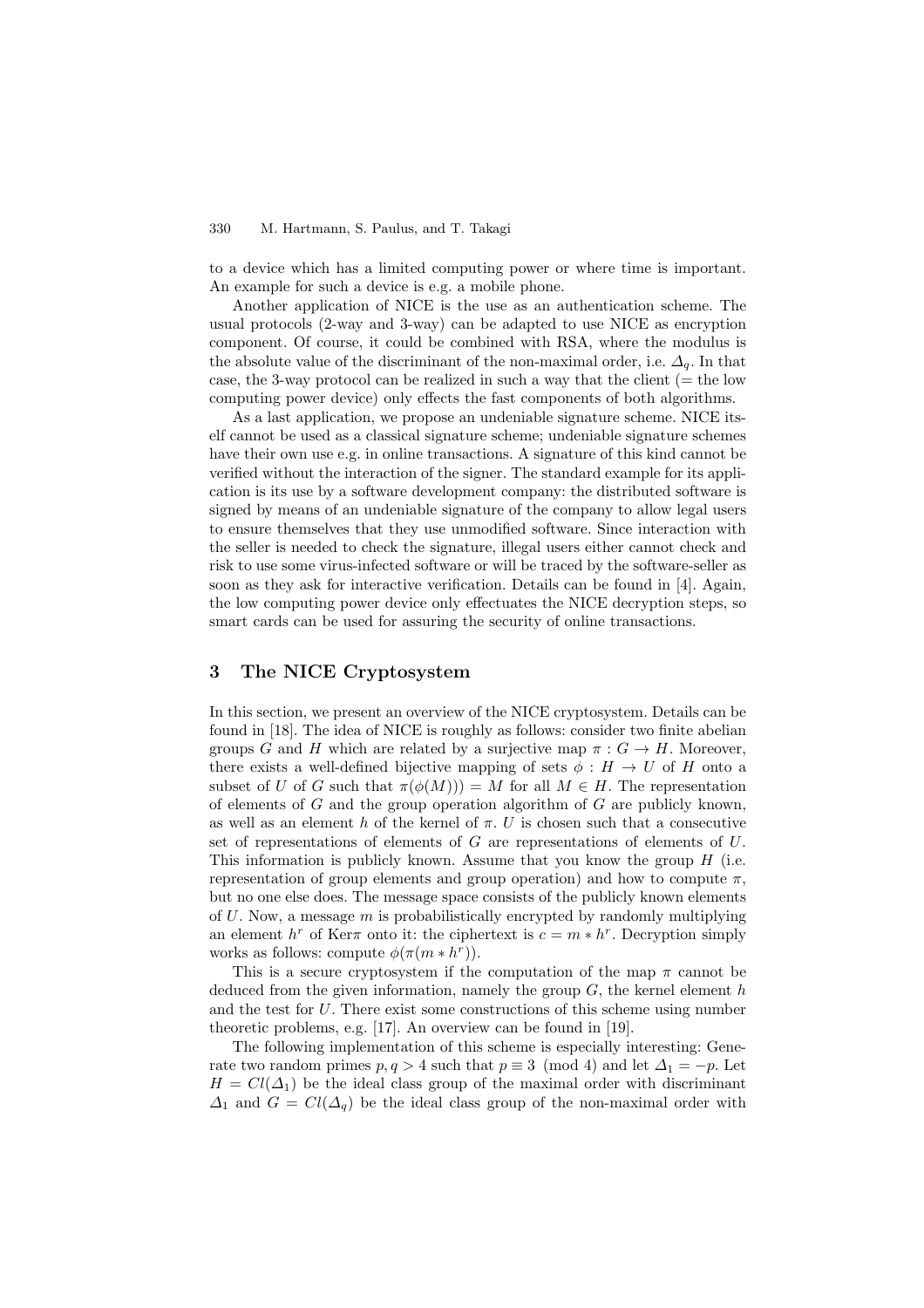conductor q.  $\Delta_q$  will be public, whilst its factorization into  $\Delta_1$  and q will be kept private.

 $\sqrt{|\Delta_q|/3}$ ,  $-a < b \le a$  and  $b^2 \equiv \Delta_q \text{ mod} 4a$  (and some other minor requirements). Any element of G is given by a pair of numbers  $(a, b)$  such that  $0 < a \leq$ Elements of H are represented in the same way with  $\Delta_1$  instead of  $\Delta_q$ . The group operation works as follows:

**Composition in**  $\text{Cl}(\Delta_q)$ **Input:**  $(a_1, b_1), (a_2, b_2) \in \text{Cl}(\Delta_a)$ , the discriminant  $\Delta_a$ **Output:**  $(a, b) = (a_1, b_1) * (a_2, b_2)$ .

- 1. /\* Multiplication step  $*/$ 
	- 1.1. Solve  $d = ua_1 + va_2 + w(b_1 + b_2)/2$  for  $d, u, v, w \in \mathbb{Z}$  using the extended Euclidean algorithm
	- 1.2.  $a \leftarrow a_1 a_2 / d^2$ 1.3.  $b \leftarrow b_2 + (va_2(b_1 - b_2) + w(\Delta_q - b_2^2)/2)/d \text{mod} 2a$
- 2 /\* Reduction step \*/
	- 2.1.  $c \leftarrow (\Delta_q b^2)/4a$
	- 2.2. WHILE { $-a < b \le a < c$ } or {0 ≤  $b \le a = c$ } DO
	- 2.2.1. Find  $\lambda, \mu \in \mathbb{Z}$  s.t.  $-a \leq \mu = b + 2\lambda a < a$  using division with remainder 2.2.2.  $(a, b, c) \leftarrow (c - \lambda \frac{b + \mu}{2}, -\mu, a)$
	- 2.3. IF  $a = c$  AND  $b < 0$  THEN  $b \leftarrow -b$
	- 2.4. RETURN  $(a, b)$

This algorithm has quadratic bit complexity  $O((\log_2 \Delta_q)^2)$  and is only needed for the encryption step. For the decryption step, we need only to compute  $\pi$ . The computation of the map  $\pi$  works as follows:

#### **Computation of** π

**Input:**  $(a, b) \in Cl_{\Delta_q}$ , the fundamental discriminant  $\Delta_1$ , the discriminant  $\Delta_q$ and the conductor  $q$ 

**Output:**  $(A, B) = \pi((a, b)).$ 

- 1.  $b_{\mathcal{O}} \leftarrow \Delta_a \mod 2$
- 2. Solve  $1 = uq + va$  for  $u, v \in \mathbb{Z}$  using the extended Euclidean algorithm
- 3.  $B \leftarrow bu + ab_{\mathcal{O}}v \mod 2a$
- 4.  $C \leftarrow (\Delta_1 B^2)/4A$
- 5. WHILE NOT  $({ A < B \leq A < C}$  or  ${0 ≤ B \leq A = C}$ ) DO 5.1 Find  $\lambda, \mu \in \mathbb{Z}$  s.t.  $-A \leq \mu = B + 2\lambda A < A$  using division with remainder 5.2  $(A, B, C) \leftarrow (C - \lambda \frac{B + \mu}{2}, -\mu, A)$
- 6. IF  $A = C$  AND  $B < 0$  THEN  $B \leftarrow -B$
- 7. RETURN  $(A, B)$

This algorithm  $\pi$  has quadratic bit complexity  $O((\log_2 \Delta_q)^2)$  ([18]). Moreover, only simple well-known operations are needed, thus this algorithm can easily be implemented on an existing smart card.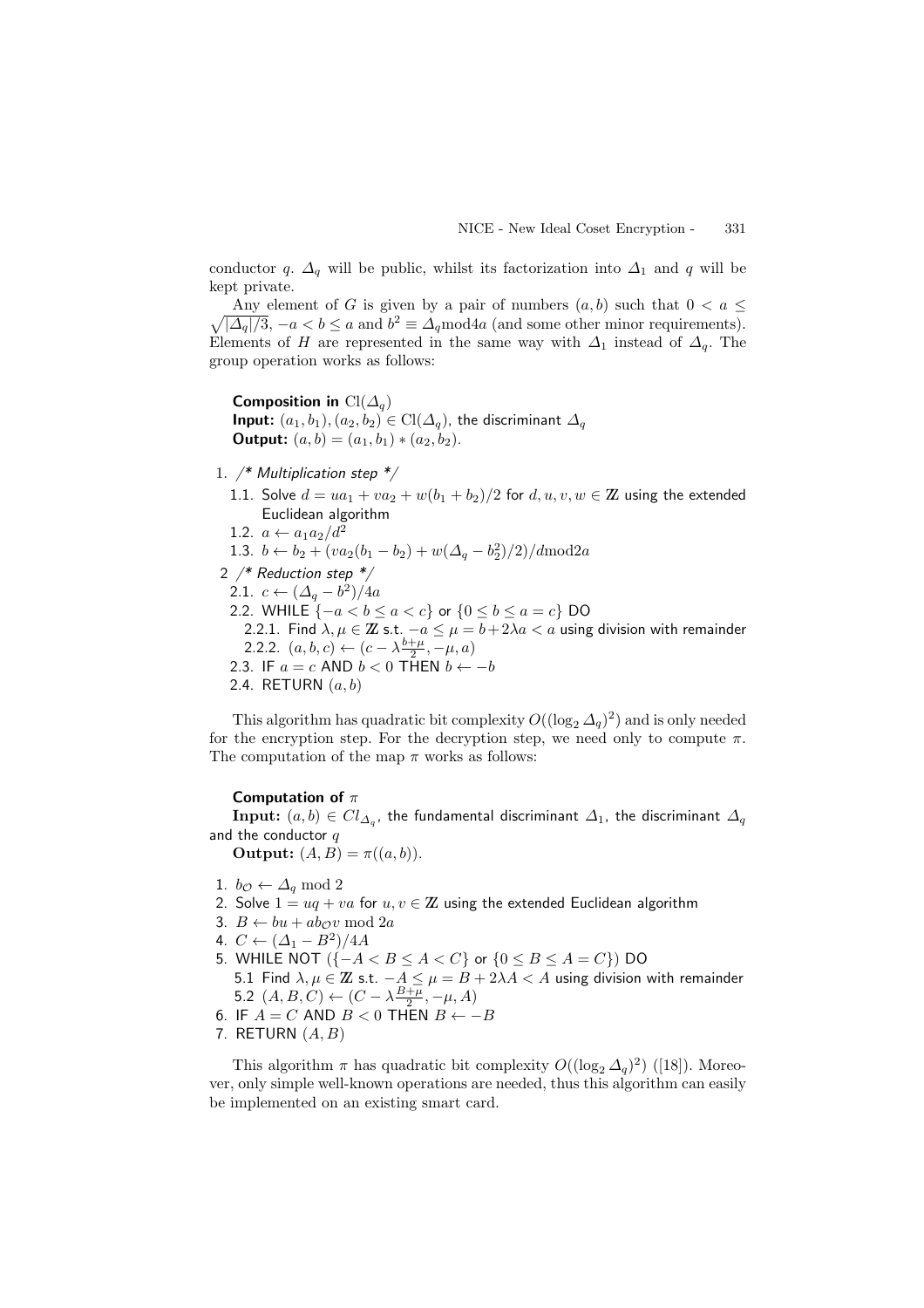Finally, the test belonging to U is simply whether for an element  $(a, b)$  a is smaller than  $[\sqrt{|\Delta_1|/4}]$  (or a lower bound thereof of the form  $2^k$ ). The computation of the map  $\phi$  will not be needed in that implementation.

We explain how the NICE encrytion scheme works: In the key generation, we choose an element  $(h, b_h)$  from the kernel Ker $\pi$  and make  $(h, b_h)$  public. The message m is embedded in an element  $(m, b_m)$  of  $Cl(\Delta_q)$  with m smaller than  $[\sqrt{|\Delta_1|/4}]$ . Encryption is done in the class group  $Cl(\Delta_q)$  by computing  $(c, b_c) = ((m, b_m)*(h, b_h)^r)$ , where r is a random integer smaller than  $2^l$  with  $l =$  $\log_2\left(q - \left(\frac{\Delta_1}{q}\right)\right)$ . Then, having the secret information, namely the knowledge of the conductor  $q$ , one can go to the maximal order and the image of the message  $(m, b_m)$  in the maximal order is revealed, since  $\pi(c, b_c) = \pi(m, b_m)$  and m can be recovered without computing  $\phi$ .

#### **The NICE encryption protocol**

1. **Key generation:** Generate two random primes  $p, q > 4$  with  $p \equiv 3 \pmod{4}$ and  $\sqrt{p/4} < q$ . Let  $\Delta_1 = -p$  and  $\Delta_q = \Delta_1 q^2$ . Let k and l be the bit lengths of  $[\sqrt{|\Delta_1|/4}]$  and  $q-\left(\frac{\Delta_1}{q}\right)$  respectively. Choose an element  $(h,b_h)$  in  $Cl(\Delta_q),$ where

$$
\pi((h, b_h)) = (1, 0)
$$
 (1)

Then  $((h, b_h), \Delta_q, k, l)$  are the system parameters, and q is the secret key.

2. **Encryption:** Let  $(m, b_m)$  be the plaintext, in  $Cl(\Delta_q)$  with  $\log_2 m < k$ . Pick up a random  $l - 1$  bit integer and we encrypt the plaintext as follows using binary exponentiation and precomputation techniques:

$$
(c, b_c) = (m, b_m) * (h, b_h)^r
$$
 (2)

Then  $(c, b_c)$  is the ciphertext.

3. **Decryption:** Using the secret key q, we compute  $(d, b_d) = \pi((c, b_c))$ . The plaintext is then  $m = d$ .

A message embedding technique and security aspects of this cryptosystem, we refer to [18]. Again, please note that this cryptosystem can easily be implemented using well-known techniques and existing smart cards. This will be shown in the next section.

## 4 **NICE Running Times in Software**

The prominent property of the proposed cryptosystem is the running time of the decryption. Most prominent cryptosystems require decryption time  $O((\log_2 n)^3)$ , where  $n$  is the size of the public key. The total running time of the decryption process of our cryptosystem is  $O((\log_2 \Delta_q)^2)$  bit operations. In order to demonstrate the improved efficiency of our decryption, we implemented our scheme using the LiDIA library [2]. It should be emphasized here that our implementation was not optimized for cryptographic purposes — it is only intended to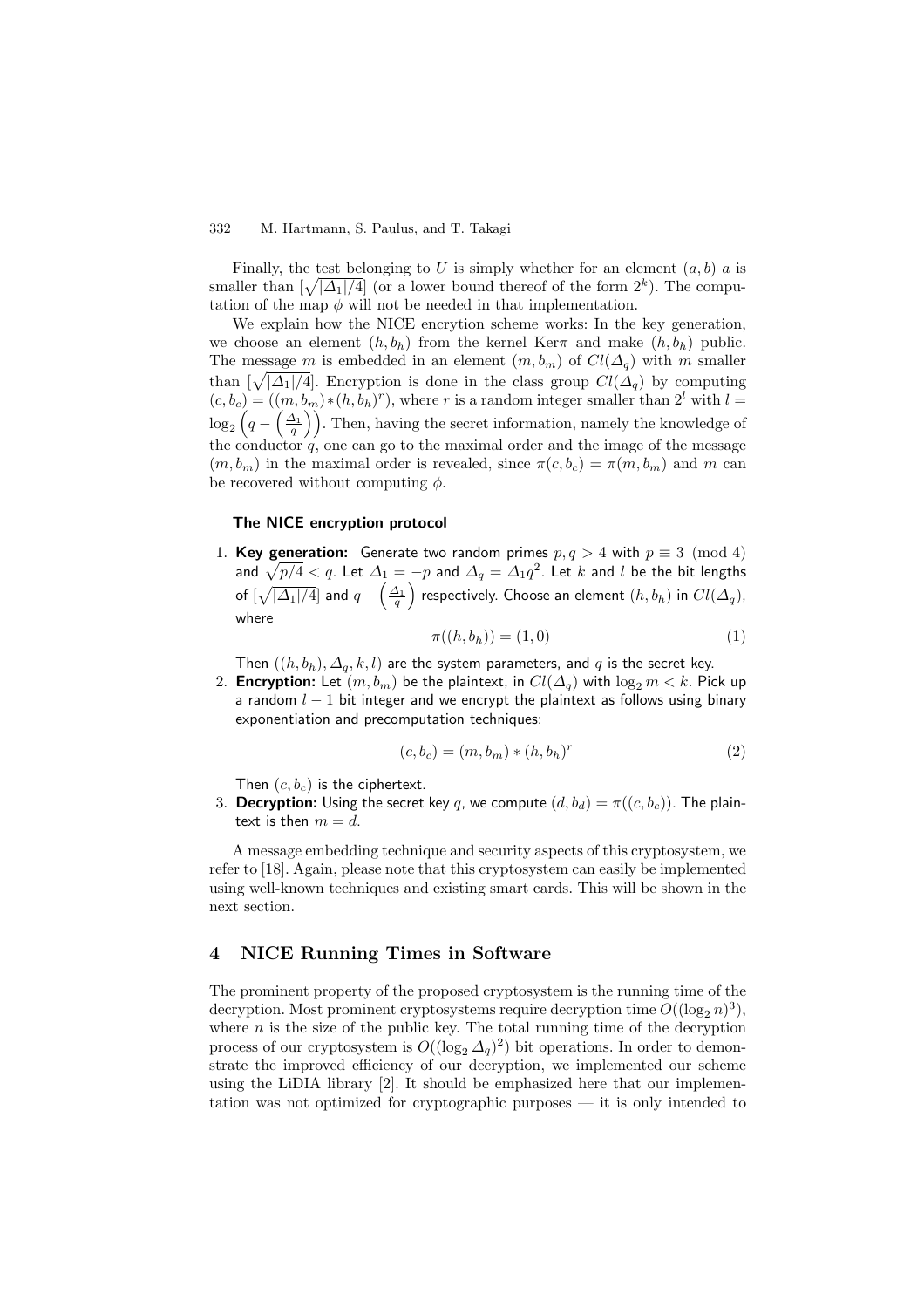provide a comparison between RSA and NICE. The results are shown in table 1. In these tests, we did choose  $p \approx q \approx n^{1/3}$ , so that breaking RSA and NICE by factoring is approximately equally hard. Other variations and a discussion of the variants can be found in [18].

**Table 1.** Average timings for the new cryptosystem with 80-bit encryption exponent r compared to RSA with encryption exponent  $2^{16} + 1$  over 100 randomly chosen pairs of primes of the specified size on a Pentium 266 Mhz using the LiDIA library

| $\log_2(\Delta_q)$                                           | 1024 | 1536                               | 2048                                                                      | 3072              |
|--------------------------------------------------------------|------|------------------------------------|---------------------------------------------------------------------------|-------------------|
| RSA encryption                                               |      | $2.2 \text{ ms}$   4.8 ms   7.5 ms |                                                                           | $15.2 \text{ ms}$ |
| RSA classical decryption                                     |      |                                    | $ 259.2 \text{ ms} $ 751.3 ms $ 1643.9 \text{ ms} 4975.6 \text{ ms}$      |                   |
| RSA decryption with CRT 110.5 ms 291.7 ms 629.7 ms 1855.5 ms |      |                                    |                                                                           |                   |
| NICE encryption                                              |      |                                    | $ 602.9 \text{ ms} 1180.1 \text{ ms} 1902.0 \text{ ms} 3933.5 \text{ ms}$ |                   |
| NICE decryption                                              |      |                                    | $3.8 \text{ ms}$   6.2 ms   10.0 ms   19.3 ms                             |                   |

Observe that one can separate the fast exponentiation step of the encryption as a "precomputation" stage. Indeed, if we can securely store the values  $(p, b_p)^r$ , then the actual encryption can be effected very rapidly, since it requires only one ideal multiplication and one ideal reduction. Moreover, using well-known techniques for randomized encryption, we can even reduce the encryption time much more. Note that no square root technique like the Pollard-rho method or Shanks' algorithm are directly applicable to the ciphertext  $(c, b_c)$ , because the encryption consists of  $(c, b_c)=(m, b_m)(p, b_p)^r$  where r is a random exponent and  $(m, b_m)$  is the secret plaintext. This means that we can use a very short random exponent  $r$  having e.g. about 80 bits.

It should be mentioned that the size of a message for our cryptosystem is significantly smaller than the size of a message for the RSA encryption (e.g. 256 bit vs. 768 bit, or 341 bit vs. 1024 bit). In connection with the very fast decryption time, an excellent purpose for our cryptosystem could be (symmetric) key distribution. In that setting, the short message length is not a real drawback. On the other hand, the message length is longer than for ElGamal encryption on "comparably" secure elliptic curves (e.g. 341 bit vs. 180 bit).

**Table 2.** Rate of the speed increasing when the bit-length of a public-key becomes larger

| $\log_2(n)$              |  | 1024 1536 2048 3072              |
|--------------------------|--|----------------------------------|
| RSA encryption           |  | $\sqrt{2.18\,3.41\,6.91}$        |
| RSA classical decryption |  | 2.90 6.34 19.20                  |
| RSA decryption with CRT  |  | $ 2.64 $ 5.70 $ 16.79 $          |
| NICE encryption          |  | $1.96 \,   \, 3.15 \,   \, 6.52$ |
| NICE decryption          |  | $1.63$   $2.63$   $5.08$         |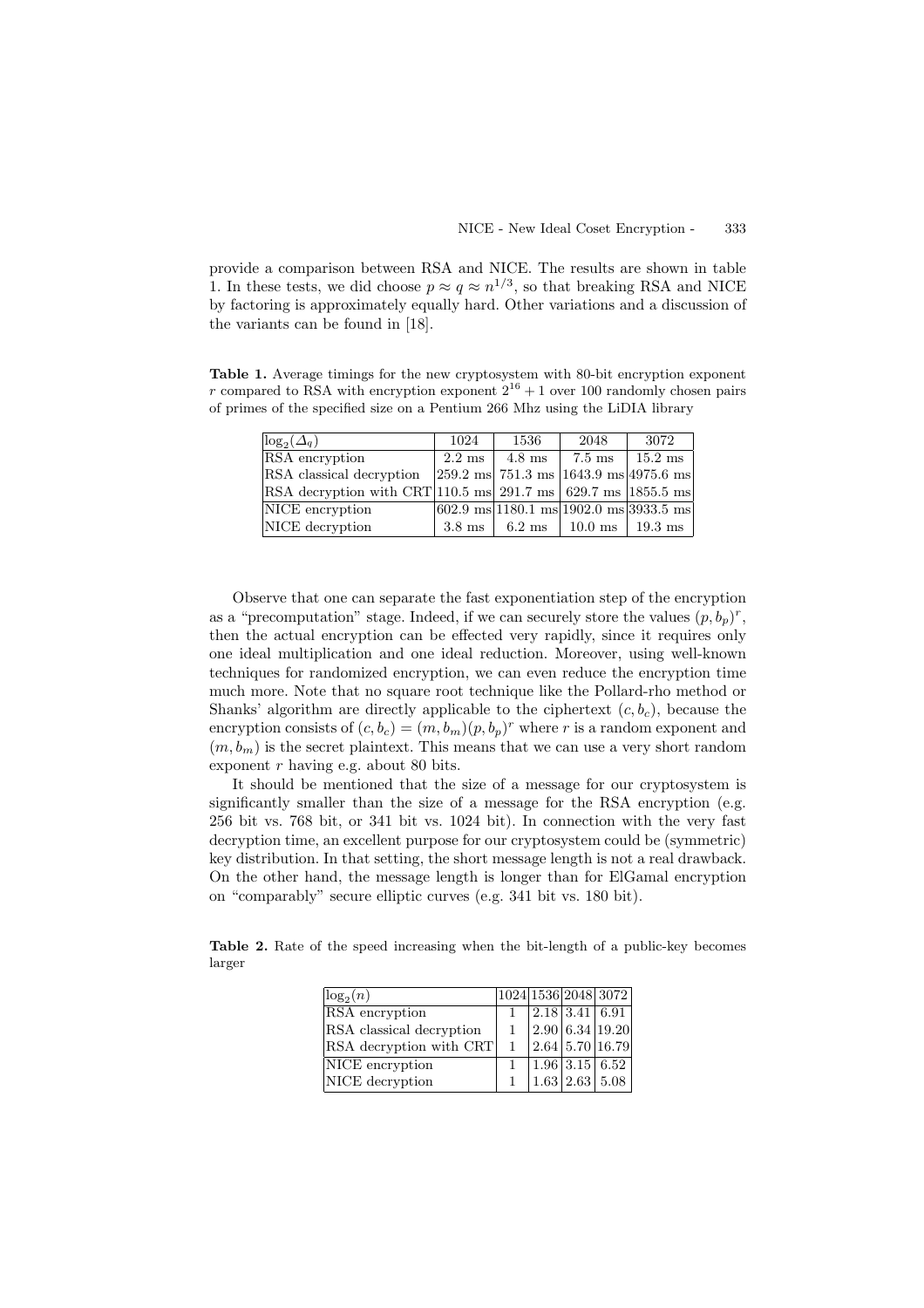Note that even if a public-key becomes large, the rate at which the speed of decryption of NICE increases is not so large as that of the RSA cryptosystem. This shows the effectiveness of a quadratic decryption time of NICE cryptosystem. The ratio is given in table 2.

## **5 A Smart Card Implementation and Its Problems**

Moreover, we implemented the NICE decryption on a smart card. More precisely, we implemented the NICE decryption algorithm using the Siemens development kit for chip card controller ICs based on Keil PK51 for Windows. As assembler we used A51, as linker L51 to generate code for the 8051 microcontroller family. The software simulation were made using dScope-51 for Windows and the drivers for SLE 66CX160S. Thus, we realized a software emulation of an assembler implementation of the NICE decryption algorithm to be run on the existing Siemens SLE 66CX160S. Unfortunately, the timings of this software simulation were unrealistic. So, we did run some timings on a hardware simulator for SLE 66CX160S. Thanks to Deutsche Telekom AG, Produktzentrum Telesec in Siegen and Infineon/Siemens in Munich for letting us use their hardware simulator. See the timings for decryption in table 3 for a smart card running at 4.915 MHz.

|             | the hardware simulator of Siemens 66CX160S at 4.915 MHz |      |  |
|-------------|---------------------------------------------------------|------|--|
| $\log_2(n)$ |                                                         | 1024 |  |

**Table 3.** Timings for the decryption of the new cryptosystem compared to RSA using

| $log_2(n)$                                                                   | 1024             |
|------------------------------------------------------------------------------|------------------|
| RSA decryption with CRT                                                      | $490$ ms $\vert$ |
| New CS decryption for $p \approx q \approx \Delta_q^{1/3}  1242 \text{ ms} $ |                  |
| Improved version                                                             | $\sqrt{1035}$ ms |

The very first implementation was very inefficient; the straightforward algorithms used in the software comparison proved to be much slower on the smart card than the existing RSA on the card. This was surprising, but after a while this could be easily explained: the cryptographic coprocessor has been optimized for modular exponentiation. On the other side, NICE uses mostly divisions with remainder and comparisons. These operations are slow on the coprocessor, so we had to modify the decryption algorithm to speed it up in hardware. We describe here two significant changes:

The computation of the inverse of a modulo  $q$  (step 3 in the computation of  $\pi$ ) using the extended Euclidean algorithm took (with  $q \approx p \approx 341$  bit) about 9 seconds (!), whereas computing the inverse using Fermat's little theorem by using fast exponentiation mod  $q$  - took less than 1 second. Note that the decryption time using this method is no longer of quadratic complexity.

In the reduction process the quotient in the division with remainder step is most of the time very small (say  $\leq 10$ , see Appendix A); to effect a division is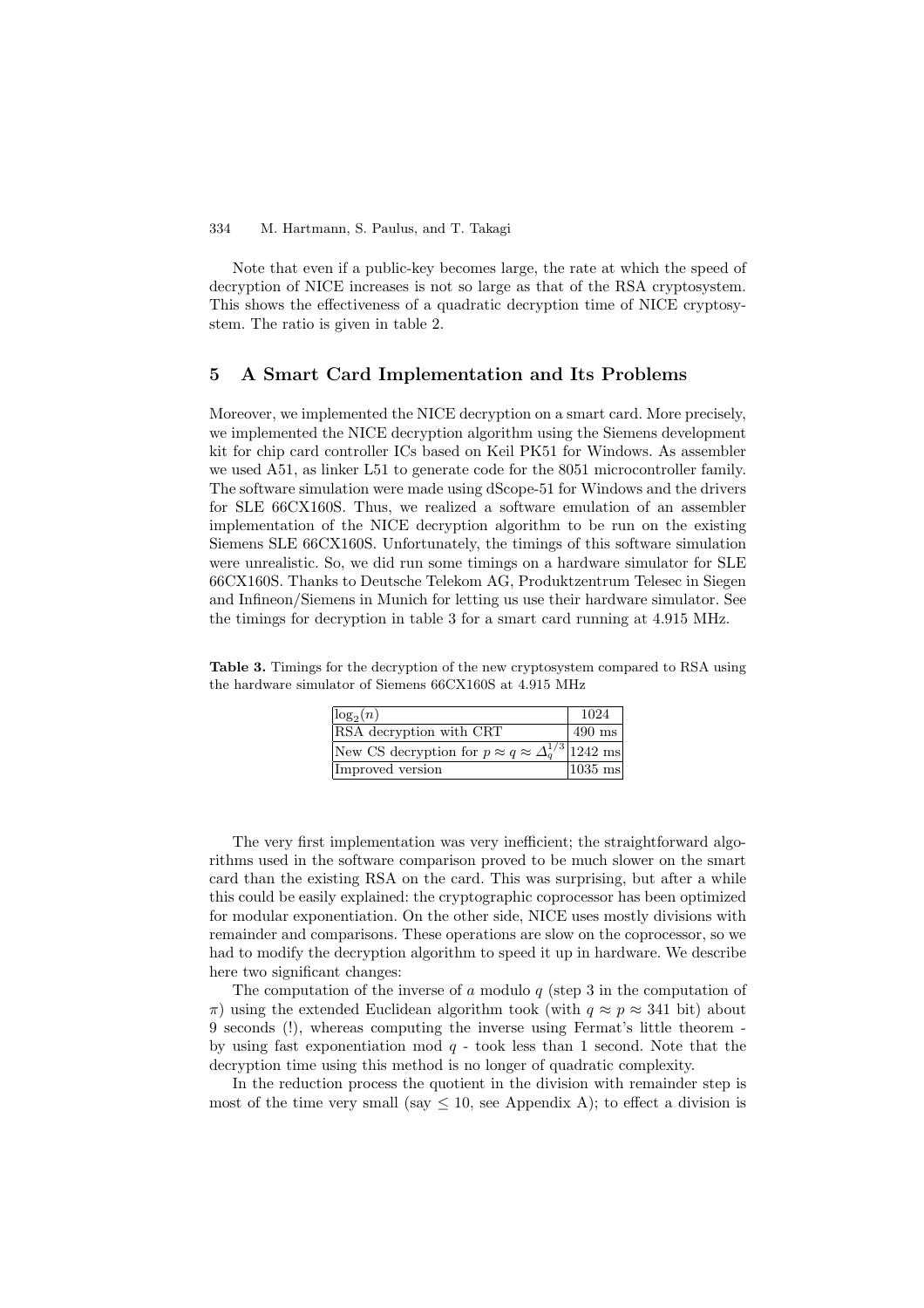this case is much more time consuming than subsequent subtractions. We did replace reduction step 5

5.1 Find  $\lambda, \mu \in \mathbb{Z}$  s.t.  $-A \leq \mu = B + 2\lambda A < A$  using division with remainder 5.2  $(A, B, C) \leftarrow (C - \lambda \frac{B + \mu}{2}, -\mu, A)$ 

by the following algorithm.

5.1 WHILE  $B < -A$  OR  $B > A$  DO 5.1.1 IF  $B < 0$  THEN  $B \leftarrow B + 2A$ ;  $C \leftarrow C - (B + A)$ ; 5.1.2 ELSE  $B \leftarrow B - 2A$ ;  $C \leftarrow C - (B - A)$ ;

Every time that the bitlength of  $B$  was exceeding the bitlength of variant B by at least 3. Using this improvement, we could decrease the running time from about 1.8 s to 1.2 s. This is already faster than a 1024 bit RSA decryption without Chinese remainder theorem (approx. 1.6 ms).

The timings in table 3 were made including these two improvements. Moreover, a detailed timing analysis in Siegen showed that both our static memory management and as well as the cryptographic coprocessor are not optimal for this algorithm. We discuss this in the sequel. An average overview of the most time consuming parts is given in table 4.

| Function                                          | Average time over the whole computation |
|---------------------------------------------------|-----------------------------------------|
| mul, multiplications on the coprocessor           | $170 \text{ ms}$                        |
| div, divisions on the coprocessor                 | $231 \text{ ms}$                        |
| left_adjust, length correction of the variables   | $376$ ms                                |
| <b>C2XL</b> , moving numbers into the coprocessor | $118$ ms                                |
| XL2C, moving numbers out of the coprocessor       | $223$ ms                                |

others (comparisons, small operations) 114 ms Overall time 1242 ms

**Table 4.** Detailed timings for different functions in the decryption of the new cryptosystem

One major difference between RSA and NICE is the number of variables needed during the computation of the decryption algorithm. In our implementation, we need to store 11 variables of length at most 2048 bit. Computations of the cryptographic coprocessor are shortening these variables. Thus, we had to adjust the length of the variables after each important operation. This was done by moving the top nonzero bytes of the number to the fixed address of the number and so "erasing" leading zero bytes. To do this, we used the cryptographic coprocessor. Now the exact timings showed that about 33 % of the running time is spent by the function  $left\_adjust$ , which effects this correction.

Now changing the memory management from static to dynamic (i.e. in the XL2C and C2XL functions making the appropriate changes and having additionally some registers holding the starting address of the numbers), we got an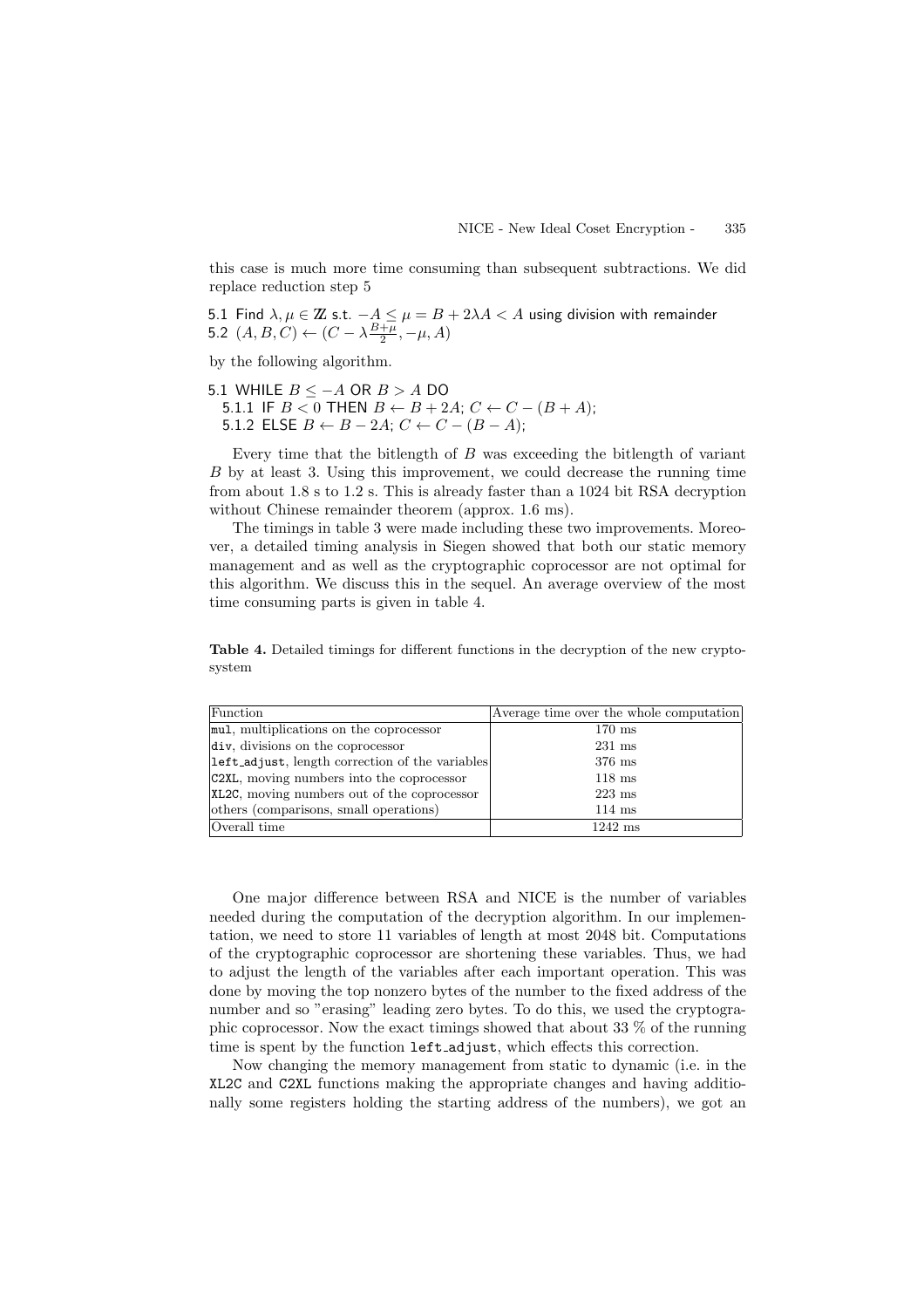improvement to **637 ms** using the software simulator. Both Infineon/Siemens and Deutsche Telekom reported the overall time of the hardware simulator now to be **1035 ms**. Note that the amount of memory required is **965 Bytes** and thus fits into a real SLE 66CX160S.

As one can see from table 4, another important time consuming operation is to move numbers into and out of the coprocessor. At this point, we would get a speedup of about 350 ms if we could leave the numbers in registers inside the coprocessor. It is clear that the currently used processor is not prepared for such operations, since it is optimized for RSA, thus operations with very few variables. At this point we ask the hardware community to present solutions to this problem.

## **6 Conclusion and Acknowledgements**

The NICE cryptosystem is fast and well suited for software implementation. To get an equally fast speedup compared to RSA on a smart card, we think that the underlying hardware must be developed adequately. Nevertheless, if this is done, the think that NICE can be a competitor to RSA whenever fast decryption is needed.

We thank Deutsche Telekom AG, Produktzentrum Telesec for letting us testing NICE on the hardware simulator and Siemens AG/Infineon GmbH for their valuable help concerning the use of the development kit as well as running our code on their hardware simulator.

## **References**

- 1. L. M. Adleman and K. S. McCurley, "Open problems in number theoretic complexity, II" proceedings of ANTS-I, LNCS 877, (1994), pp.291-322.
- 2. I. Biehl, J. Buchmann, and T. Papanikolaou. LiDIA A library for computational number theory. The LiDIA Group, Universität des Saarlandes, Saarbrücken, Germany, 1995.
- 3. I. Biehl and J. Buchmann; "An analysis of the reduction algorithms for binary quadratic forms," Technical Report No. TI-26/97, Technische Universität Darmstadt, (1997).
- 4. I. Biehl and S. Paulus and T. Takagi, "Efficient Undeniable Signature Schemes based on Ideal Arithmetic in Quadratic Orders," in preparation.
- 5. J. Buchmann and H. C. Williams; "A key-exchange system based on imaginary quadratic fields," Journal of Cryptology, 1, (1988), pp.107-118.
- 6. J. Buchmann and H. C. Williams; "Quadratic fields and cryptography," London Math. Soc. Lecture Note Series 154, (1990), pp.9-26.
- 7. J. Buchmann, S. D¨ullmann, and H. C. Williams. On the complexity and efficiency of a new key exchange system. In Advances in Cryptology - EUROCRYPT '89, volume 434 of Lecture Notes in Computer Science, pages 597–616, 1990.
- 8. J. Cowie, B. Dodson, R. Elkenbracht-Huizing, A. K. Lenstra, P. L. Montgomery, J. Zayer; "A world wide number field sieve factoring record: on to 512 bits," Advances in Cryptology – ASIACRYPT '96, LNCS 1163, (1996), pp.382-394.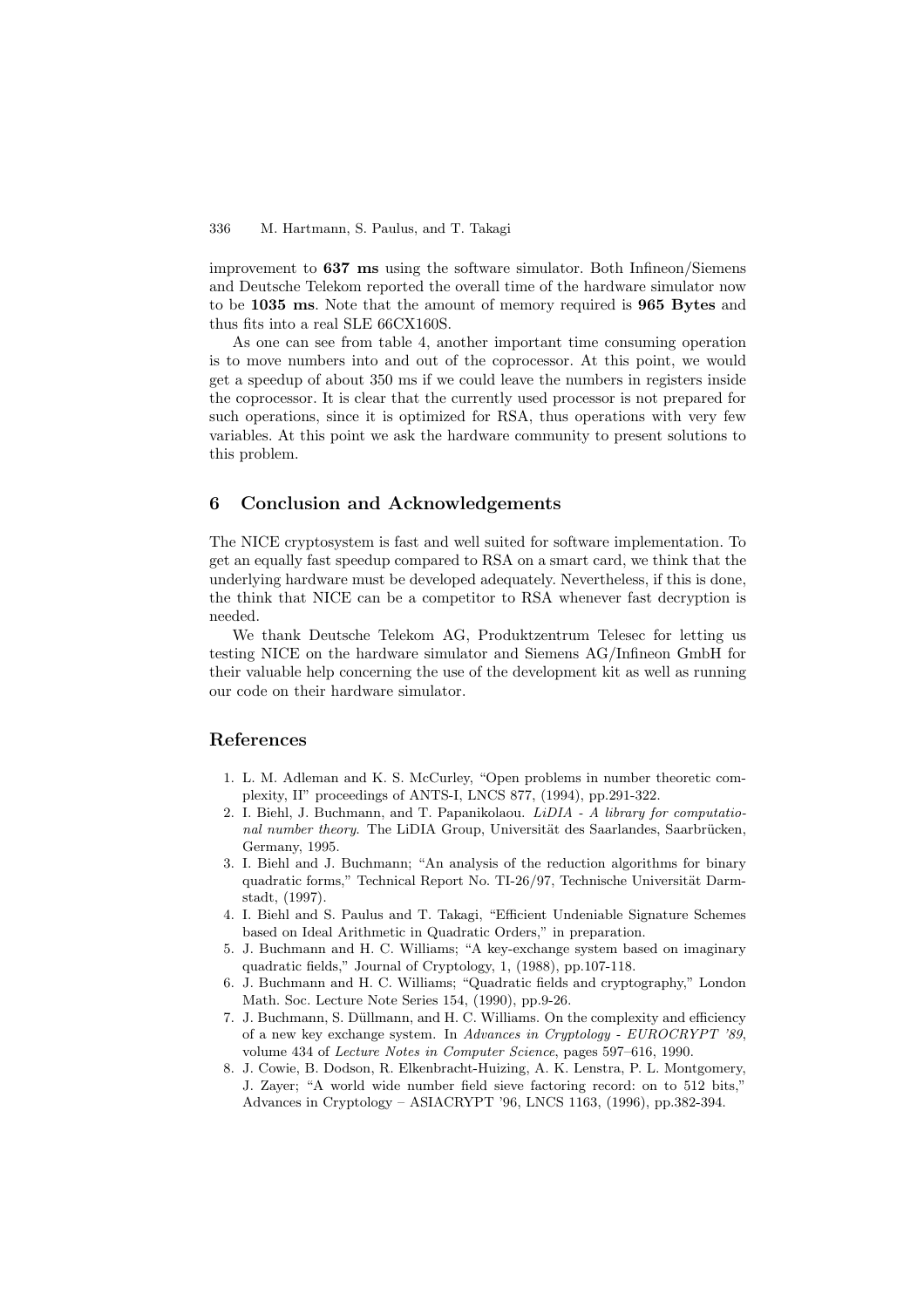- 9. D. A. Cox: Primes of the form  $x^2 + ny^2$ , John Wiley & Sons, New York, 1989
- 10. W. Diffie and M. Hellman, "New direction in cryptography," IEEE Transactions on Information Theory, 22, (1976), pp.472-492.
- 11. ECMNET Project; http://www.loria.fr/˜zimmerma/records/ecmnet.html
- 12. T. ElGamal, "A public key cryptosystem and a signature scheme based on discrete logarithm in  $GF(p)$ ," IEEE Transactions on Information Theory, 31, (1985), pp.469-472.
- 13. D. Hühnlein, M. J. Jacobson, Jr., S. Paulus, and T. Takagi; "A cryptosystem based on non-maximal imaginary quadratic orders with fast decryption," Advances in Cryptology – EUROCRYPT '98, LNCS 1403, (1998), pp.294-307.
- 14. H. W. Lenstra, Jr., "Factoring integers with elliptic curves", Annals of Mathematics, 126, (1987), pp.649-673.
- 15. A. K. Lenstra and H. W. Lenstra, Jr. (Eds.), The development of the number field sieve. Lecture Notes in Mathematics, 1554, Springer, (1991).
- 16. A. J. Menezes, P. van Oorschot, S. Vastone: Handbook of applied crytpography. CRC Press, 1996.
- 17. T. Okamoto and S. Uchiyama, "A new public-key cryptosystem as secure as factoring," Advances in Cryptology – EUROCRYPT '98, LNCS 1403, (1998), pp.308-318.
- 18. S. Paulus and T. Takagi, "A new public-key cryptosystem over the quadratic order with quadratic decryption time," to appear in Journal of Cryptology.
- 19. S. Paulus and T. Takagi, "A generalization of the Diffie-Hellman problem based on the coset problem allowing fast decryption ," Proceedings of ICISC'98, Seoul, Korea, 1998.
- 20. R. Peralta and E. Okamoto, "Faster factoring of integers of a special form," IEICE Trans. Fundamentals, Vol.E79-A, No.4, (1996), pp.489-493.
- 21. R. J. Schoof: Quadratic Fields and Factorization. In: H.W. Lenstra, R. Tijdeman, (eds.): Computational Methods in Number Theory. Math. Centrum Tracts **155**. Part II. Amsterdam, 1983. pp. 235-286.

## **A An Example of the Reduction Step**

Input: discriminant  $\Delta_1$ , an ideal  $\mathfrak{A} = (A, B)$  before the reduction step

- D1 = -3919553298811157368475523990994777486712879620160636686074980926686635774565281654416535613225312452663
- A = 1470919698723621747031034479033655458221345099558043935477761485226131553543707299391756504474531255189264719094757 659808191301659419506155735441417414491
- B = -1612078661117333293617543382531888102723531401772217996101303796600583164587338163291108859457317212840954820324227 661206969587778502329803762655721150213

Reduction step 5.1.: quotient  $\lambda$ , remainder  $\mu$  such that  $B = 2A\lambda + \mu$ 

(5, -785282900112624573884568439413292485034544440747434937937831117600068351530406923212045847152018597171039409030826 1868661757907073551937411599271404065)

(-2, -102241298455901475013823651184942662520218930922446297120610589090686808521973876143868942269542228647930772313523 574165905118338106550708986943292605)

(5, -872140247558161527297502021585254450313036153689333922978271792128743615045351839413078660868168505225167354418491

 $(quotient, remainder)$ <br> $(-1, 13297607363299)$ (-1, 132976073632991020044452557553542281371915879734386987485421917385167994250007643549240414949174529753757461786528 7658409413015540336682507708227113678769) (-2, -127612435903271747284203940962563047288319779794024205168731345688046856992818597251036644668758126413199147109490 159283556463934886789503896413069632105)

<sup>(3, 102448189335108917873708106129511177370194888095368169144208661124365741713523215381199419560853590747848324434047</sup> 4403297520916097275928966085178754669)

<sup>(5, -111052964327862543248014454108681029972621611840532971461250154942477651873609548116068054690931838077804710928090</sup> 93473562855601861999949481990650315)

<sup>(2, 224721768750757491766093041444587045099908536747902569504729305667589920231890466102920134589953378731011273003071</sup> 265369685205138129287433281611151)

<sup>(-24, -193997682622386160747509256203459457001302400743643940157769391868127988127520988615996593055854386819648159017406</sup> 4685369029295289498715467235503)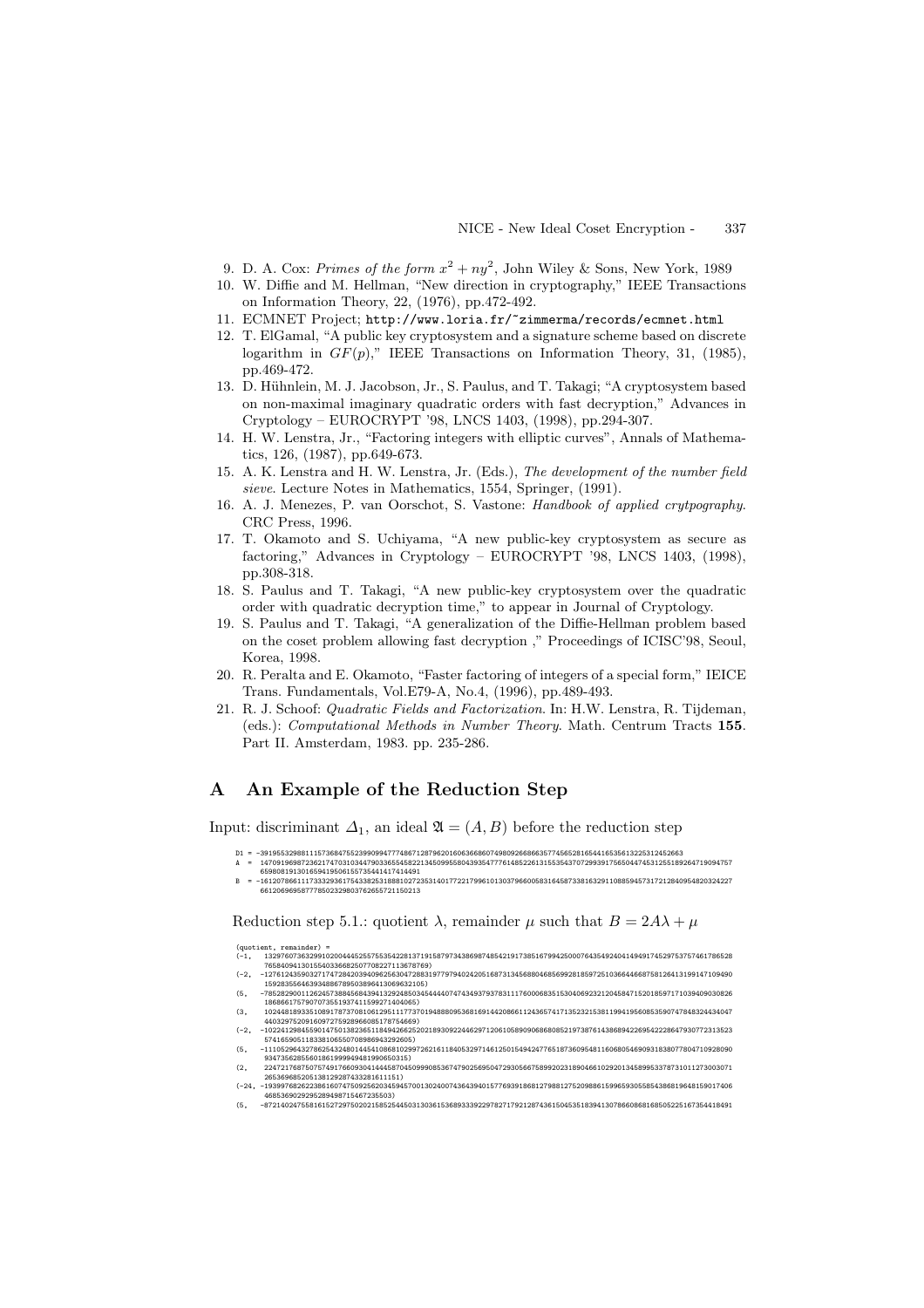91048830504132818556443763927) (5, -658925615422042834876348480484029082058507054052681386209011509962105060677563908394232616059830404811010727301359 3512069684208466784180774933) (3, -353725409650362059341413405754405045233330716598185927166581938071831594678230116338852933339930067189465564000769 287233896579646995020989815) (7, -247222284294593727142489621540238650242932541449160633234337068881461071113337993384784406154327323546383475378203 76474826892936909497877111) (2, 211238960823671342461903216289647740521689040736096428971091833115479874530277048960194279957267650917082000952992 7566081981468920686945135) (-5, -138828499610837630682998254650680087729785399344104356860281267036927461979957572311938410081908330045415812611779 611796816538719307405505) (3, -765811450988547423144046883303894668462310641251449515590759557414197782566477229459016888940284991233814769828608 3138580548663993732859) (6, 451715975973337636239923655622704513018369560900086413869204962835152615559671858853242965579677357251079839392053 844630453417984392931) (-3, 579493992911536599517350321866083438435686742562973463372479826459392480226779856939226160460117478967847924671753 92968596489710481213) (-3, 135067752525885105483994559664721938559177175680541689433450130455304919692737374065720006258404545809371465593318 9049738778828983289) (-15, 337193319312295431745969016664643151387915479765592068235657385273215560443110982269888116148705401309431343138225 96913769977980851) (-3, 323878473831343845968960745512074363754506782760808676681774080723182382322942699332100336805150642284551592326904 4296100266373941) (-4, 167144197381464431967528225738718542314051660172099527690831373123590316239808571782330789831021939891807455958096 732542876200243) (-5, -309390011597559593159761073745581970668200194635499292322116436596067679796830203942404937063400931822640702431265 3906939082883) (11, -115310685805821673604505436475263765545172934158683202462769686123589664701441798228728715241781657550421817808920 121862424193) (3, -214164778849294341813886319240237413612645988098168730763311338303186025963320880697339330474638842906957278383121 52170109453) (2, 128885235911603341061379124399416424159190535507373563424716539280561837794601490501570150868125552599247818531014 6905542061) (-8, 316335781594392130649537991526978632041159226767264341022335809622254943347009615572076976512856499763471626857986 37456771) (-5, -132100188970518808134989273741019953395958169925083468958496091548029282207578810138129189350877886346393515471619 9449891) (5, -118207678855173060273461976677047511666107495356238233325850746777448433952887041962223444468735121774461329878842 257829) (2, 211192794617132775962070178935022665383131433119630308575044151078117101318282538223456317584240935159085658194389 75697) (-2, -274328530511417242554111054080256110572002014193891842660039774575578405921937962321580147605536058202955477454722 6713) (3, 286074815889198540147442971313659278227472798937810428709777362705663473916998086767681817465542781829132249359517 975) (-3, 136753299791205246544364486899154151347754882077985198546727042251978367689138220757139643994263442612011028174033  $(99)$ (-7, -573392565819784089015761647765609265475213202129944067089638531361517839793128894759675411629999386769288097157573) (3, 46420141247202899632758735492428308491655665018737859648769488246653936727190431310329578844089903814145126014811) (-4, 2648752977947845396817832353867014934646503864836612394943244361752704526516616394918528493321394574264607485573) (-5, 210855924586385522702291996875375564432834909148788263313616464995823236571191045770185801157558886696640500937) (-3, 22358943854775137747028532971526452088757418214703795026514539955938354527714495940754319443379591091154854811) (-3, -3066428918730050632325097660734163737851572230223614656315369265785635066318979992409078183621174963776878039) (2, 142086598987407275566528223029847683110629990793367193207487961621845231249474450762716878333452768170371307) (-10, -4013833186275051054261529002448266001854462865736283000730209262386311300176819714480584897953649188768987) (3, 513318782779814540099933414852657264974713493469374585453379543647835185456621560862523908562876553217709) (-2, -61677436882563203815369113178313444194666063177138061203361907960930109397743003273918060562207208817421) (4, -5705343812063530411004779368065864956629980006638652578479437486915684727604688458627505624819542303243) (3, -91558187817393163469667420478915357008167385723230297957370355268833319053370140794607127532476127053) (21, 453868533685069718784249965367088878135788567086616180536047830052899711042568402989974727201843537) (-10, 20964009631208954520918551253653792022251672637669648478775352234648622483831508661058580485766883) (-2, -2452654164796263512959165565377597147123165793392501354290866811059027722610119847271723828796771) (4, -147052793673461538086506530668357561094222647824631587108653738299104036416816746499164729738165) (4, 13963798812911120130279709463801187300299288356253613055092055278693493066888731286397000735637) (-2, -2243059469029860341733582498093820347780557194768743665298129222007849423064256685446565258585) (3, -332536984737070293356781633953414109182889100380596552532026039092003149663826893067835527979) (3, -53869672449708954071201037343980172216194792353383517263934399693845855469016876949250112145) (2, 8809243662589899724441862302427489374063110417101583652380728682887905485821254651162082773)  $\begin{array}{ll}(-3,& \textcolor{red}{1523916850396224929683411116520822483473365693967880645688939842558533917993725763450387843)\end{array}$ (-2, -175448936439219351474943190408140984880152096488165074286001873576813341763276791632528051) (4, -7172119525392604758586912757900411673673727956088230007355764602327785267343320520772285) (6, 411983586217791325733798025629672849513780286785778486048473044819412478399711749331293) (-3, 39952378254046331640985245359853148480439674672046852693477940886873371190791503779555)  $\hbox{{\small (-4, \quad 2430418964222694480671212916136321892771426164807894584775183594905868264571397226917)\hfill\small \newline \hbox{{\small (-4, \quad -200481638950679212651370696237549969836787003530772668084652658004782296755431254661)\hfill}}$ (-4, -200481638950679212651370696237549969836787003530772668084652658004782296755431254661) (3, -15809036670606058719969662268090458772980604046280756287155668401840558844802721257) (5, -1523585718315717333817603063481778938222355282742962613553158680390832265726743003) (2, 184311493695616947777956105808291545959771200085283101706038290472860989663874931) (-4, 18608721351129642487382805128934749545584400507726296787447608402705855634753005) (-3, 1869347445173273085208023229014781878050128548111311960144791632389450110085991) (-4, 178380730096884354033504909171901616894208529518268605707305999380528892537777) (-3, 8087485289366444463103610663066672869280303202819888635266439607722241722651) (-8, 330989870518604330321501498261660421116420485572033339979389384876143961861)  $(-3, -18664536615969020483601618613669413560772978432066084296155744931355960393)$ <br>  $(6, -1412504875497260093376398626643530047287435788085760178403662982434702419)$ (6, -1412504875497260093376398626643530047287435788085760178403662982434702419) (2, 219996492734844884145785372293460505348942755871479135939553072964463795) (-3, 23516043605665539210119254241067982862993090461007215280854551535870327) (-3, -3077511624656829785194435187496372328800530833832937512976380187853603) (2, 297152112917428186473487402530178004938361047882953462356887529974435) (-5, 20430479687841138388651786490336214660319513581933064107387538439725)